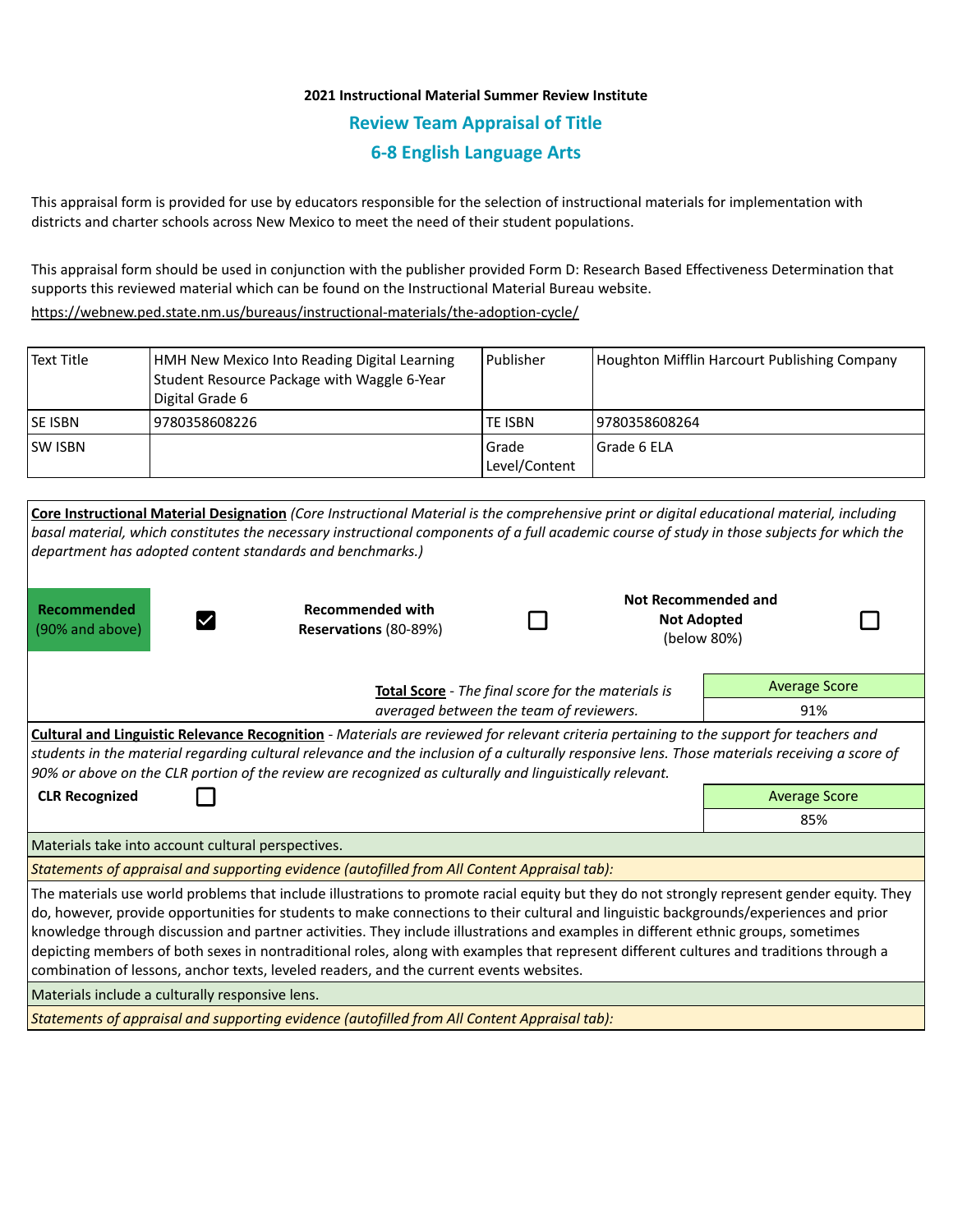The materials provide graphic organizers, checklists,sentence starters, and read & respond prompts throughout and after reading a text that help relate the content to diversity in classrooms in general. They provide opportunities for students to engage in conversations based on text and illustrations that allow them to explore many perspectives using higher order thinking. They also provide activities that engage students to use higher level thinking skills in creative ways to reflect about their own life and societies, such as creating billboards and writing postcards in other people's points of view. There are multiple opportunities provided for students to express their diverse cultural perspectives, ideas and learning in various ways through end of module projects.

**Structured Literacy Recognition** *- Materials are reviewed for relevant criteria pertaining to the support for teachers and students in the components of structured literacy. Those materials receiving a score of 90% or above on the structured literacy portion of the review are recognized as having high quality support for the components of structured literacy.*

**SL Recognized Average Score** Average Score and Average Score and Average Score and Average Score and Average Score

99%

Materials are informed by and based on the Science of Reading; reflect evidence-based teaching principles; and reflect evidence-based elements of structured literacy.

*Statements of appraisal and supporting evidence (autofilled from Structured Literacy/ELA Content Appraisal tab):* 

Materials address oral and written language skills through the routine of beginning each module with a teacher read aloud which is sometimes a recording students listen to. Skills being taught are modeled by the teacher using one of the texts in the text set for each module. Phonemic awareness, phonetics, orthography, syllable, morphology, semantics, syntax and text structure are addressed sequentially and spiraled through culminating activities like Research and Inquiry projects at the end of modules. Reading skills and strategies are explicitly taught through modeling and direct instruction. These are supported through small group teaching as well. Questioning is high level, asking students to respond with evidence to support their claims. Each module ends with a performance task. Various projects which offer multimodal/sensory opportunities allow for higher level application of skills and group work.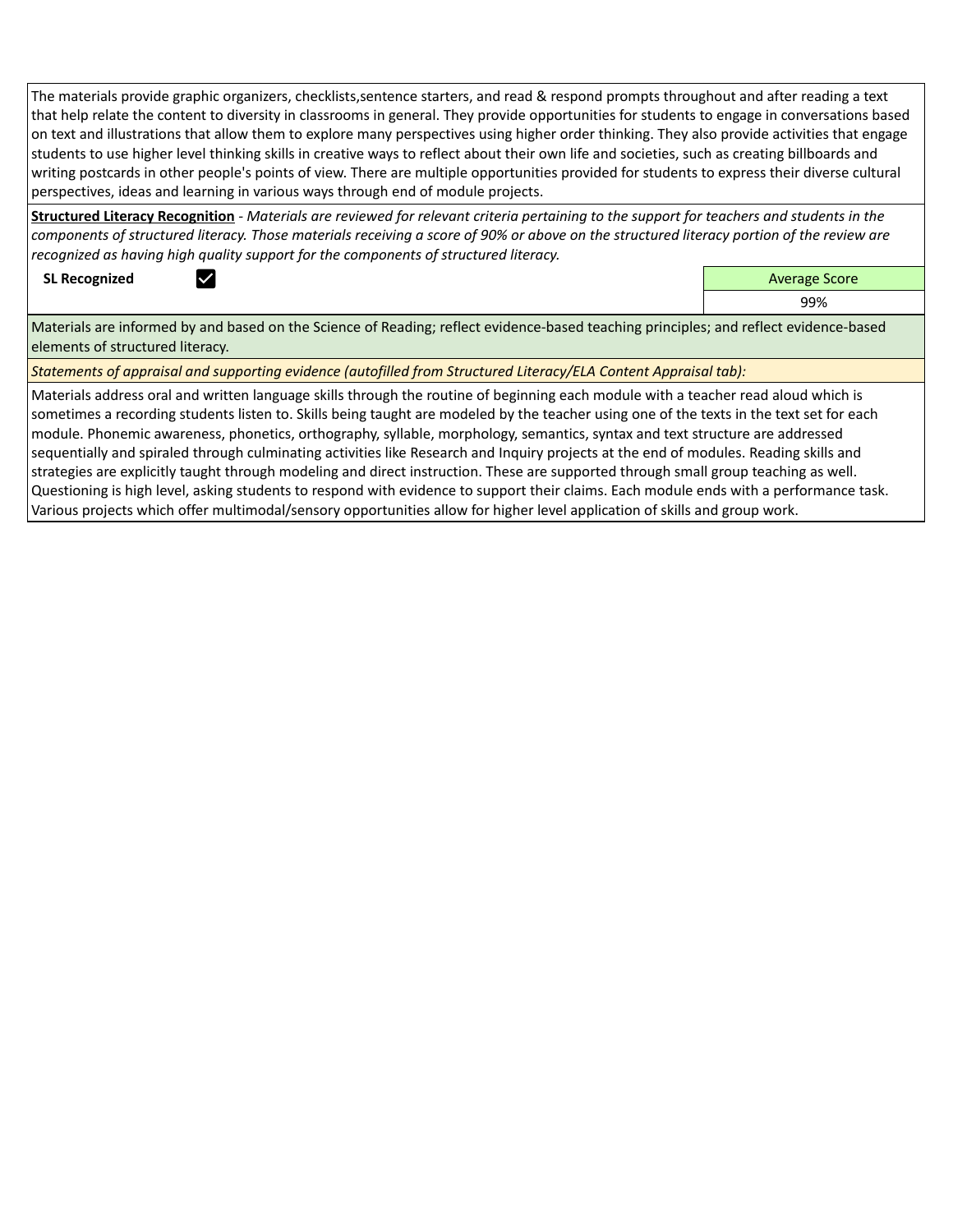**Standards Review** *- Materials are reviewed for alignment with the state adopted content standards, benchmarks and performance standards.*

Average Score

91%

Materials align with grade level ELA standards overall.

*Statements of appraisal and supporting evidence:* 

Overall, the materials align with grade level ELA standards. Lessons are organized in modules consisting of three lessons covered over three weeks. The materials provide instruction using consistent routines that include both large and small group activities as well as independent practice. Students read a range of genres and texts that vary in lexile levels and complexity appropriate for 6th grade.

Materials align to reading standards.

#### *Statements of appraisal and supporting evidence:*

The materials align with reading standards overall. They provide opportunities for students to read a range of literature, annotate, and discuss anchor texts, requiring students to reread and refer back to the anchor text for several lessons. There is a wide range of texts available when using a combination of texts from the lessons, leveled readers, and the "current events" links to adjust content to students' interest and abilities. Supplemental text may be needed to meet the standards and connect with the diverse cultural groups specific to New Mexico. Anchor charts, tabletop charts, graphic organizers, and guided reading questions are provided to assist students with learning strategies for comprehension and tools for analyzing and synthesizing information.

Materials align to writing standards.

*Statements of appraisal and supporting evidence:* 

Overall, the materials align with writing standards. Students annotate text and plan for collaborative discussions by responding to questions at the end of each text, citing evidence from the text. In addition, students complete various writing assignments to practice citing evidence from the text in real world situations such as writing job postings, emails, letters, postcards, news articles and press statements. The materials also provide opportunities for students to work on projects over extended time periods, conducting research and evaluating sources for credibility while formatting their writing appropriately for the task.

Materials align to speaking and listening standards.

*Statements of appraisal and supporting evidence:* 

The materials align to speaking and listening standards using whole group and partner discussions to provide opportunities for students to express their ideas using vocabulary from the lessons; provide supporting evidence for their statements; and listen and build on others' responses. This also provides opportunities for students to make connections back to their own experiences and backgrounds, but does not specifically address differences in speaking and listening norms for different cultures that may be present in the classroom. While the materials do align with CCSS, they may not meet the standards specific to New Mexico because tips are not provided for teachers to understand the heritage languages common to New Mexico in English speech patterns.

Materials align to language standards.

*Statements of appraisal and supporting evidence:* 

The materials align with language standards. There are learning objectives specific to language standards listed for each lesson. The materials provide supports, such as graphic organizers, visual vocabulary cards, anchor charts and tabletop displays, to remind/teach students strategies and skills to use to identify figurative language, literary elements, and find meanings of words. Lessons are often taught with guided practice and partner or small group application, leading to independent practice.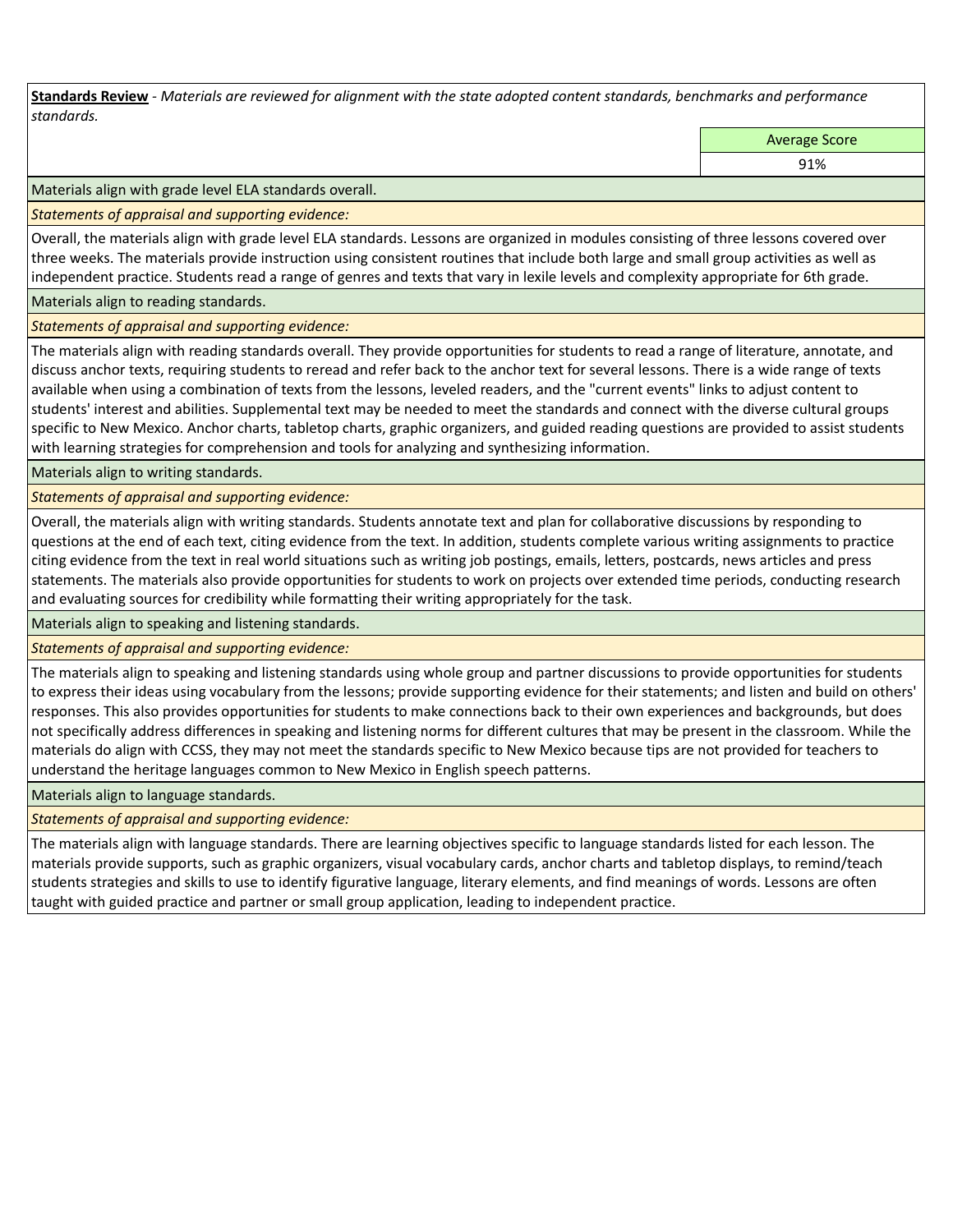**Structured Literacy Review** *- Materials are reviewed for relevant criteria pertaining to the support for teachers and students in the components of structured literacy.*

Average Score

99%

Materials are informed by and based on the Science of Reading; reflect evidence-based teaching principles; and reflect evidence-based elements of structured literacy.

*Statements of appraisal and supporting evidence:*

Materials address oral and written language skills through the routine of beginning each module with a teacher read aloud which is sometimes a recording students listen to. Skills being taught are modeled by the teacher using one of the texts in the text set for each module. Phonemic awareness, phonetics, orthography, syllable, morphology, semantics, syntax and text structure are addressed sequentially and spiraled through culminating activities like Research and Inquiry projects at the end of modules. Reading skills and strategies are explicitly taught through modeling and direct instruction. These are supported through small group teaching as well. Questioning is high level, asking students to respond with evidence to support their claims. Each module ends with a performance task. Various projects which offer multimodal/sensory opportunities allow for higher level application of skills and group work.

**ELA Content Review** *- Materials are reviewed for relevant criteria pertaining to the support for teachers and students in the specific content area reviewed.*

Average Score

95%

Materials provide a selection and range of high-quality texts worthy of students' time and attention, exhibiting exceptional craft and thought and/or providing useful information.

*Statements of appraisal and supporting evidence:* 

Most texts are written by a variety of professionally successful and diverse authors. Issues presented are high interest, many related to Science and Social Studies grade level topics. The wide variety of text features and art are bright and engaging. Genres range from speeches to timelines to plays to more common text types, thus adding to student interest. Lexile levels vary from late fifth grade to high end sixth grade bands. The African American and Hispanic cultures are included. Other than the account of Sacagawea and Clark's journey, the Native American perspective is missing.

Questions in the materials are high-quality text-dependent and text-specific questions. The overwhelming majority of these questions are text-specific and draw student attention to the particulars in the text.

*Statements of appraisal and supporting evidence:* 

High level questioning is provided in the Teacher Pal book, the teacher's edition of the student anthology. In the Teacher Pal, questions are distinguished by the color of the sidebar text box. Questions are both text dependent and text specific. Often students are asked to look at a particular paragraph or phrase in order to analyze meaning. The very first lesson requires students to cite evidence for all of their answers or claims. Later, claim relevance and credibility are assessed as well. The questions require critical thinking. All skills foundational, comprehension, etc. - are evidenced in the questioning. Skills spiral throughout the text sets. Complexity of the text increases, so the skill practice deepens.

Materials provide scaffolding and supports to enable students' learning of English language arts.

*Statements of appraisal and supporting evidence:* 

The materials offer a section in each lesson with substantial, moderate, and light scaffolding for ELL students. The suggestions vary in usefulness and explicitness. Sentence stems are sometimes the only thing offered. Sets of *Display and Engage* cards that address all skills taught in a week as well as a set specific to English Language Learners showcasing images, vocabulary, and mentor paragraphs are available for small group work. These help support vocabulary as well as opportunities for ELL students to practice listening, speaking, reading, and writing skills. This tool offers real support, although time is not built into the lesson to hold the small group ELL sessions. Students are given materials such as anchor charts, graphic organizers, read alouds, ebooks, checklists and rubrics to support learning. Lesson objectives do not always fully align with standards. The materials offer an arrow with graduated supports listed. The supports are vague and do not suggest particular actions.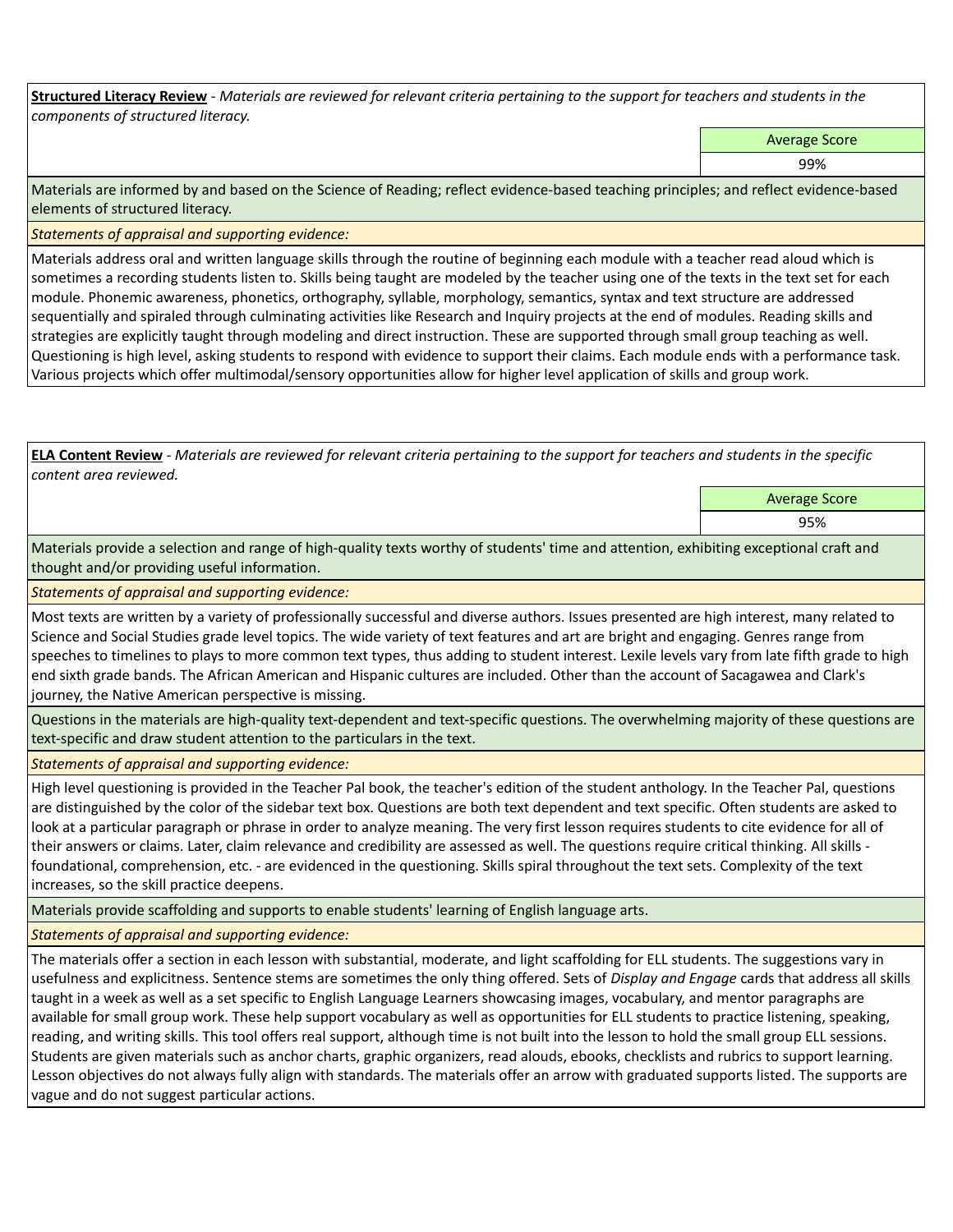**All Content Review** *- Materials are reviewed for relevant criteria pertaining to the support for teachers and students in the material regarding the progression of the standards, lesson structure, pacing, assessment, individual learners and cultural relevance.*

Average Score

88%

Materials are coherent and consistent with the standards that all students should study in order to be college and career ready.

*Statements of appraisal and supporting evidence:*

The materials address components of CCSS but may not fully meet the NM specific standards. They provide multiple opportunities for students to fully learn the standards addressed, but some lessons may not clearly align with the objectives. The materials provide real-life scenarios and relevant situations considering student interests. They build knowledge by connecting new content and skills to earlier lessons through the "synthesize and connect" sections at the end of each module.

Materials are well designed and take into account effective lesson structure and pacing.

*Statements of appraisal and supporting evidence:*

There are clear learning progressions but the specific standards for each lesson are not clearly labeled/aligned, making it difficult for teachers to quickly find lessons that address a specific standard. Each lesson has clear language learning statements, but do not describe how the students will show what they are learning. The materials provide "display and engage" support table top charts, vocabulary cards, and anchor charts to support vocabulary acquisition. They maintain consistent layouts with a variety of pictures and models that support student learning and engagement. They also incorporate useful features that provide substantial support, such as anchor charts, highlighted words in text, glossaries, text features, audio, video, tabletop displays, etc.

Materials support teacher planning, learning, and understanding of the standards.

*Statements of appraisal and supporting evidence:*

The pacing guide provides alignment with specific skills and clear estimated instructional time for each. They provide annotations and clear guidance, including questioning, grouping strategies, and discussions that encourage discourse for teachers to support students' understanding of content. They also provide useful materials and guidance that assist the teacher in presenting the content using both physical materials and digital tools.

Materials offer teachers resources and tools to collect ongoing data about student progress on the standards.

*Statements of appraisal and supporting evidence:*

The materials provide multiple opportunities to assess student learning based on CCSS, but may not specifically assess NM specific strands, requiring some supplemental lessons. They provide multiple types of formative and summative assessments, including weekly and module assessments, and embedded targeted skills practice as well as selection quizzes. They also provide some strategies and support for meeting the needs of special populations such as ELL, students with special needs, and accelerated learners. Most lessons provide support for ELL but it seems only small group reading workshop lessons provide additional assessment options for students with special needs and advanced students. The materials provide ongoing review and practice with end of unit wrap-ups and vocabulary spiral reviews enabling students to reflect on their own learning and interests.

Materials support effective use of technology to enhance student learning.

*Statements of appraisal and supporting evidence:*

The materials provide videos and interactive activities, such as "Waggle", along with leveled readers and online supports, including vocabulary cards and anchor charts. They provide online assessments for weekly and module assessments, but do not allow teachers to create their own assessments; they are in fixed form, not adaptive. An option that is provided is rubrics can be completed online to assess student learning and give immediate feedback.

Materials can be easily customized for individual learners.

*Statements of appraisal and supporting evidence:* 

The materials provide small group lessons and online links to websites with current events that allow teachers to customize lessons/materials for student interest and options for differentiation. They provide scaffold and extend activities, along with ELL support activities and sentence frames. They make clear connections through text, projects and writing to personal experiences within science and social studies, but do not provide connections to math.

Materials give all students extensive opportunities and support to explore key concepts.

*Statements of appraisal and supporting evidence:*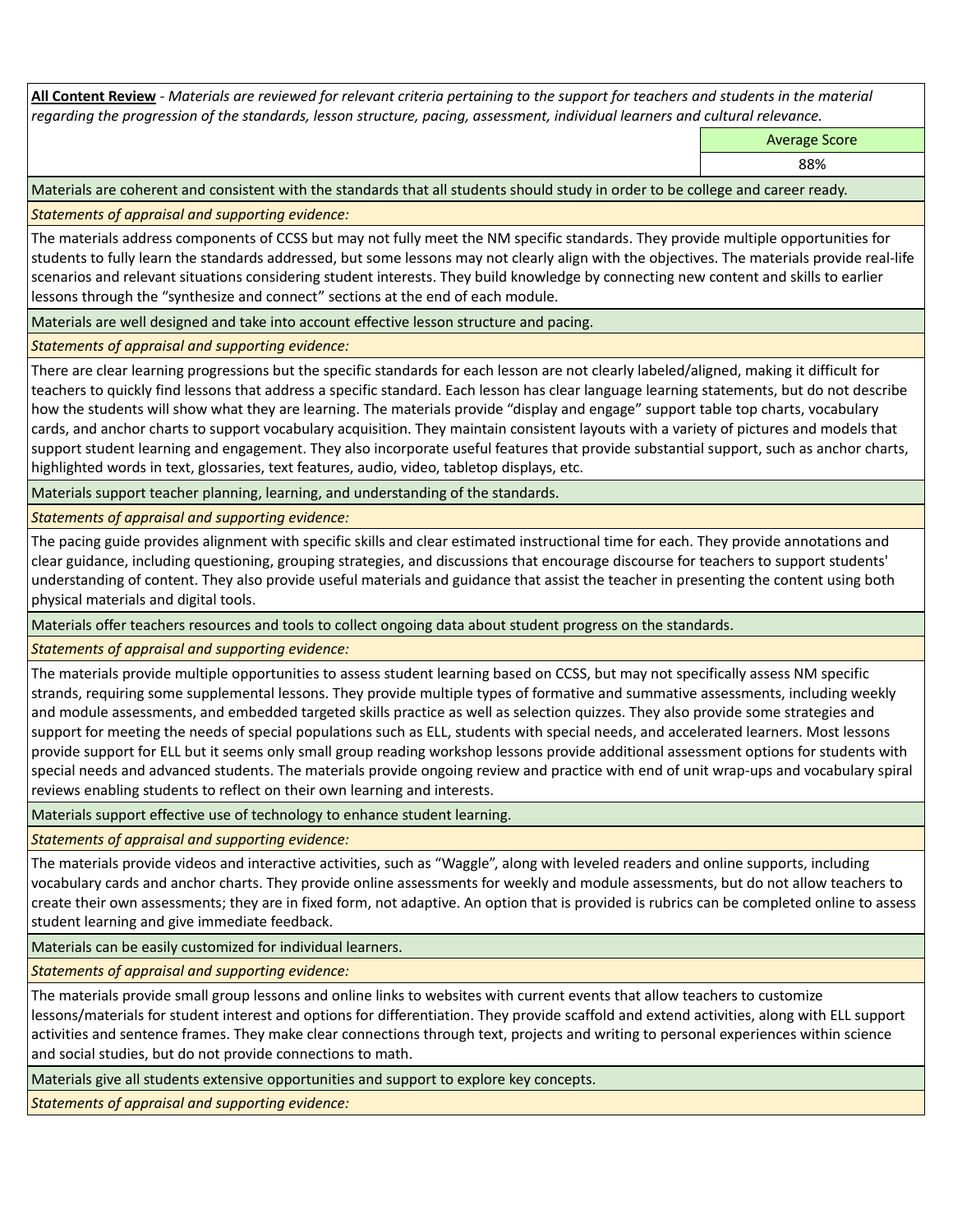The materials provide supports and accommodations for ELL, students with special needs, and advanced students, including visual tools, illustrations, videos, and extension activities for 6 different languages. In addition, they provide guidance on how to create a culturally responsive environment by embracing differences, honoring home languages, showing a variety of good representations, learning about cultural differences, being mindful of gender considerations, and pointing out bias. They provide opportunities for students to select different projects and approach them creatively by solving problems and communicating in creative ways and by allowing students to work collaboratively while taking on leadership roles.

Materials take into account cultural perspectives.

# *Statements of appraisal and supporting evidence:*

The materials use world problems that include illustrations to promote racial equity but they do not strongly represent gender equity. They do, however, provide opportunities for students to make connections to their cultural and linguistic backgrounds/experiences and prior knowledge through discussion and partner activities. They include illustrations and examples in different ethnic groups, sometimes depicting members of both sexes in nontraditional roles, along with examples that represent different cultures and traditions through a combination of lessons, anchor texts, leveled readers, and the current events websites.

Materials include a culturally responsive lens.

*Statements of appraisal and supporting evidence:*

The materials provide graphic organizers, checklists,sentence starters, and read & respond prompts throughout and after reading a text that help relate the content to diversity in classrooms in general. They provide opportunities for students to engage in conversations based on text and illustrations that allow them to explore many perspectives using higher order thinking. They also provide activities that engage students to use higher level thinking skills in creative ways to reflect about their own life and societies, such as creating billboards and writing postcards in other people's points of view. There are multiple opportunities provided for students to express their diverse cultural perspectives, ideas and learning in various ways through end of module projects.